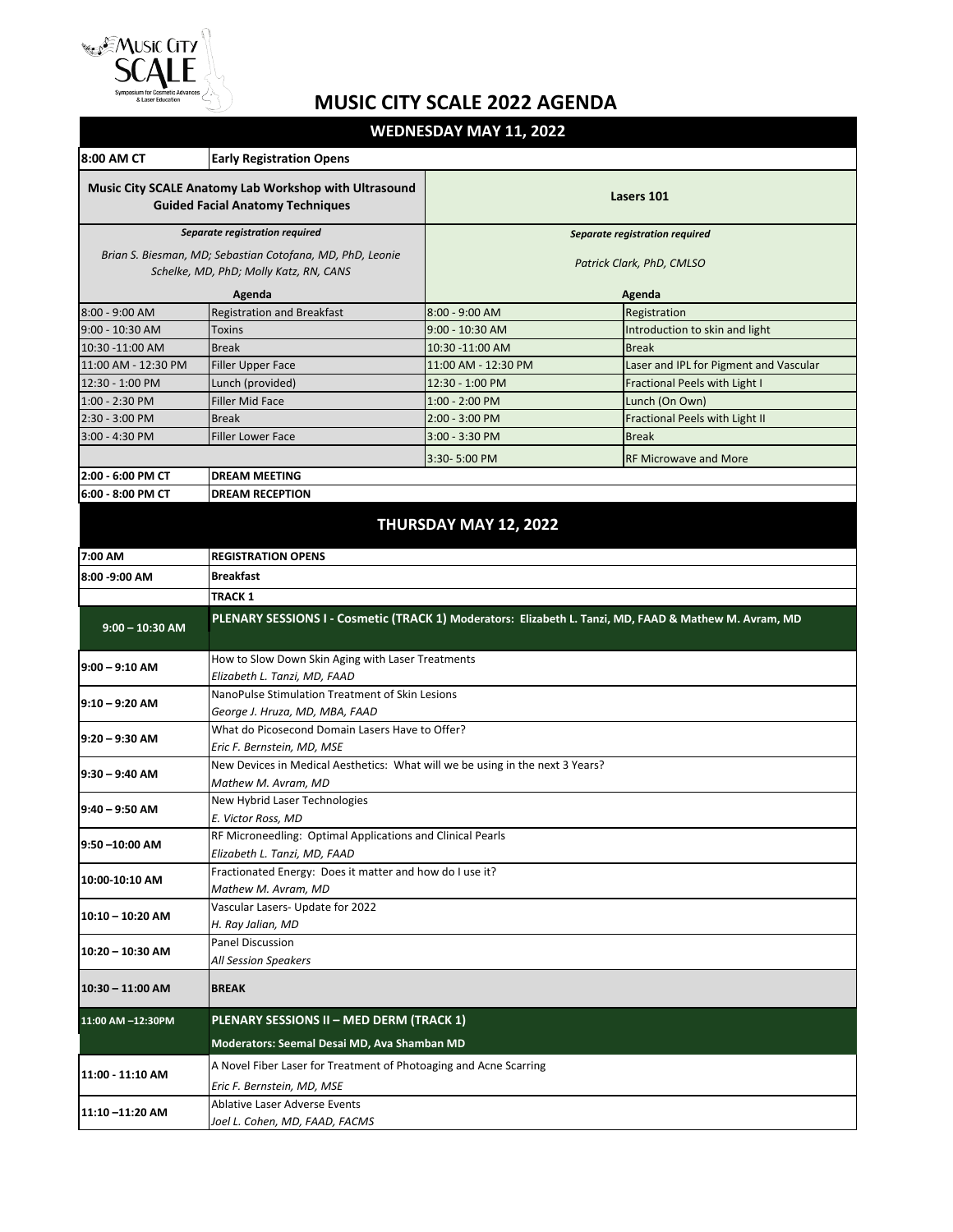| 2:00 - 2:30 PM   | <b>BREAK</b>                                                                                             |                                                         |                                                                                                                                      |  |
|------------------|----------------------------------------------------------------------------------------------------------|---------------------------------------------------------|--------------------------------------------------------------------------------------------------------------------------------------|--|
|                  | All Session Faculty                                                                                      |                                                         |                                                                                                                                      |  |
|                  |                                                                                                          |                                                         |                                                                                                                                      |  |
| 2:05 - 2:15 PM   | Q&A - Panel Discussion                                                                                   |                                                         |                                                                                                                                      |  |
|                  |                                                                                                          |                                                         | treatments!<br>Sponsored by Sciton<br>Chris Robb, MD, Jason Pozner, MD and<br>Michael Gold, MD                                       |  |
| $1:50 - 2:05$ PM | Paradigm Shift in Reconstitution<br>John H. Joseph, MD                                                   | Adelaide A. Hebert, MD                                  | featuring 2022 hottest aesthetic                                                                                                     |  |
|                  | State of the Art Neurotoxins and a                                                                       | Update on Pediatric Psoriasis                           | $1:45 - 2:05$ pm<br>Roundtable of Revolutionary Minds -                                                                              |  |
|                  | Jordan V. Wang, MD, MBE, MBA                                                                             | Adrian Rodriguez, MD                                    |                                                                                                                                      |  |
| $1:40 - 1:50$ PM | Emerging Treatments with New and<br><b>Upcoming Lasers and Devices</b>                                   | Combination Therapies in a World of<br><b>Biologics</b> |                                                                                                                                      |  |
|                  | Rachel Pritzker, MD                                                                                      | Michael H. Gold, MD                                     |                                                                                                                                      |  |
| $1:30 - 1:40$ PM | <b>Treating Millennial Patients with</b><br>Injectables-Treatment Approaches And<br>Ongoing relationship | <b>EBDs Used in Psoriasis</b>                           |                                                                                                                                      |  |
| $1:20 - 1:30$ PM | Catherine M. DiGiorgio, MS, MD, FAAD                                                                     | Leon Kircik, MD                                         |                                                                                                                                      |  |
|                  | Threadlifts: What Role do They Play in<br>2022?                                                          | New Research in Psoriasis                               |                                                                                                                                      |  |
|                  | Sebastian Cotofana, MD, PhD                                                                              | Mark Lebwohl, MD                                        |                                                                                                                                      |  |
| $1:10 - 1:20$ PM | Filler Anatomy                                                                                           | Tips in the use of IL-23 blockers                       | Sponsored by PatientNow<br><b>Tim Sawyer</b>                                                                                         |  |
| $1:00 - 1:10$ PM | Sebastian Cotofana, MD, PhD                                                                              | Mark Lebwohl, MD                                        | Built to Last: Marketing & Management<br>Strategies to Grow Your Practice in 2022                                                    |  |
|                  | Neuromodulator Anatomy                                                                                   | Tips in the use of IL-17 blockers.                      | $1:00$ pm - $1:45$ pm                                                                                                                |  |
|                  | Moderator: Catherine M. DiGiorgio, MS, MD,<br><b>FAAD</b>                                                | <b>Moderator: Adrian Rodriguez MD</b>                   |                                                                                                                                      |  |
|                  | <b>TRACK 1: AESTHETIC TRENDS I</b>                                                                       | <b>PSORIASIS - MED DERM BY THE</b><br><b>EXPERTS I</b>  | <b>TRACK 3: INDUSTRY SPONSORED SESSIONS</b>                                                                                          |  |
|                  |                                                                                                          | <b>TRACK 2:</b>                                         |                                                                                                                                      |  |
| 12:30 - 1:00PM   | <b>LUNCH</b>                                                                                             |                                                         | 12:30 pm - 1:00 pm<br>Mild to Moderate Atopic Dermatitis and the<br>JAK-STAT Pathway<br>Sponsored by Incyte<br><b>Brad Glick, DO</b> |  |
|                  | Brian Berman, MD, PhD                                                                                    |                                                         |                                                                                                                                      |  |
| 12:20 - 12:30 PM | What is New and Emerging for the Treatment of Keloids?                                                   |                                                         |                                                                                                                                      |  |
| 12:10 - 12:20 PM | What is New in Melasma?<br>Seemal R. Desai, MD, FAAD                                                     |                                                         |                                                                                                                                      |  |
| 12:00 – 12:10 PM | Mark Lebwohl, MD                                                                                         |                                                         |                                                                                                                                      |  |
|                  | Linda Stein Gold, MD<br>Psoriasis: Which Drug for Which Patient?                                         |                                                         |                                                                                                                                      |  |
| 11:50 - 12:00 PM | What is New in Acne?                                                                                     | Lawrence J. Green, MD, FAAD                             |                                                                                                                                      |  |
| 11:40 – 11:50 AM | The Skin Microbiome and Atopic Dermatitis                                                                |                                                         |                                                                                                                                      |  |
| 11:30 - 11:40 AM | Ava Shamban, MD                                                                                          |                                                         |                                                                                                                                      |  |
|                  | H. Ray Jalian, MD<br>Update on Noninvasive Skin Tightening                                               |                                                         |                                                                                                                                      |  |
| 11:20 - 11:30 AM | <b>Tattoo Removal</b>                                                                                    |                                                         |                                                                                                                                      |  |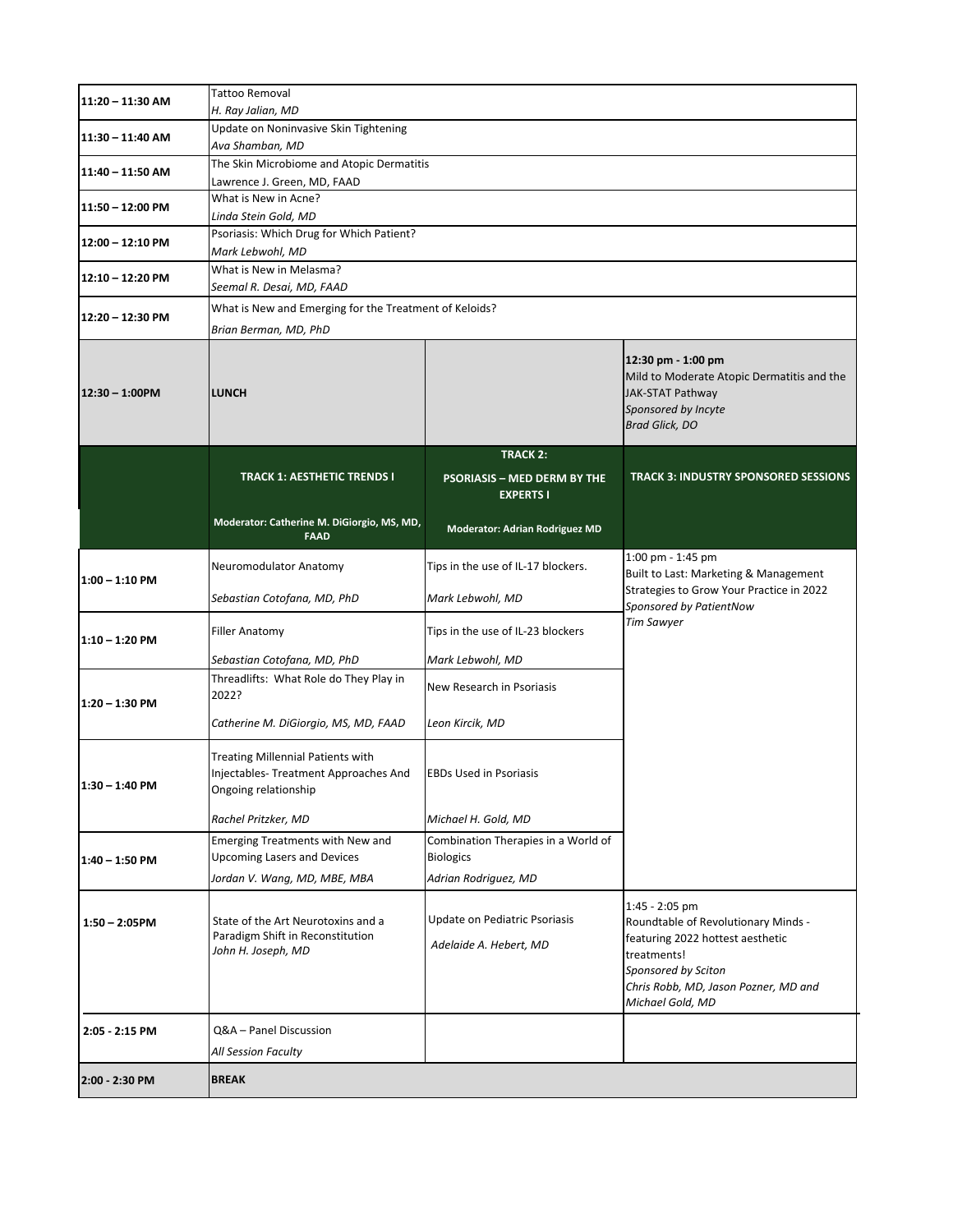|                          | <b>TRACK 1: AESTHETIC TRENDS II Consulting</b><br>With Your Patient and Live On-Stage                                                                    | <b>TRACK 2: ACNE AND ROSACEA</b><br><b>EXPERT REVIEW I</b>                                 | <b>TRACK 3: INDUSTRY SPONSORED SESSIONS</b>                                                                                                                                                               |
|--------------------------|----------------------------------------------------------------------------------------------------------------------------------------------------------|--------------------------------------------------------------------------------------------|-----------------------------------------------------------------------------------------------------------------------------------------------------------------------------------------------------------|
|                          | Injections Moderator: Deirdre Hooper, MD                                                                                                                 | Moderator: Julie Harper, MD                                                                |                                                                                                                                                                                                           |
| $2:30 - 2:40$ PM         | Finding Your Tribe - Perfecting Cosmetic<br>Consultations So That You are Treating<br>Your Favorite Patients All Day                                     | 2:30 - 2:45 PM: Acne - New<br>Concepts                                                     | $2:30 - 2:40$ pm<br>RECELL: A Novel Treatment Strategy for<br>Regenerative & Restorative Skin Conditions<br>Sponsored by AVITA Medical                                                                    |
|                          | Deirdre Hooper, MD                                                                                                                                       | Hilary Baldwin, MD                                                                         | Jeffrey Carter, MD, Seemal Desai, MD                                                                                                                                                                      |
| $2:40 - 2:50$ PM         | Approach to a Consult- Education Over<br>Selling; How to Start and Maintain a<br>Relationship with a Valuable Patient                                    | 2:45 - 3:00 PM Acne updates in Skin<br>of Color<br>Seemal R. Desai, MD, FAAD               | $2:40 - 2:50$ pm<br>Introducing HA Immerse Serum: ALASTIN<br>Skincare's latest breakthrough technology<br>and daily skincare staple. The Science, Data<br>and Product Experience.<br>Sponsored by ALASTIN |
|                          | Rachel Pritzker, MD                                                                                                                                      |                                                                                            | Michael H. Gold, MD                                                                                                                                                                                       |
| 2:50 -3:00 PM            |                                                                                                                                                          | 3:00 - 3:15 PM: Antibiotics in Acne<br>and Rosacea: Best Practices<br>Linda Stein Gold, MD | $2:50 - 3:10$ pm<br>Meaningful Innovation: What Does that<br>Mean for Dermatology<br>Sponsored by Arcutis                                                                                                 |
| $3:00 - 3:10 \text{ PM}$ | Live On-Stage Injections- Brian S.<br>Biesman, MD/Molly Katz                                                                                             |                                                                                            | Patrick Burnett, MD                                                                                                                                                                                       |
| $3:10 - 3:20$ PM         |                                                                                                                                                          | 3:15 - 3:30 PM: Dealing With the<br><b>Redness of Rosacea</b>                              | $3:10 - 3:40$ pm<br>Thermage - Still Fresh & Relevant after 20<br>Years                                                                                                                                   |
| $3:20 - 3:30$ PM         |                                                                                                                                                          | Julie C. Harper, MD                                                                        | Sponsored by Solta<br>Michael H. Gold, MD                                                                                                                                                                 |
|                          | <b>TRACK 1: SKIN CARE I:</b><br><b>WHAT YOU NEED TO KNOW</b>                                                                                             | TRACK 2: ATOPIC DERMATITIS I,<br><b>PSORIASIS II &amp; PRECSION MEDICINE</b>               |                                                                                                                                                                                                           |
|                          | Moderator: Patricia Farris, MD                                                                                                                           | Moderator: Brad P. Glick, DO, MPH,<br><b>FAAD</b>                                          |                                                                                                                                                                                                           |
| $3:30 - 3:40$ PM         | <b>Next Generation Cosmeceuticals</b>                                                                                                                    | Atopic Dermatitis: Where Are We<br>Now?                                                    |                                                                                                                                                                                                           |
|                          | Patricia Farris, MD                                                                                                                                      | James Q. Del Rosso, DO                                                                     |                                                                                                                                                                                                           |
| $3:40 - 3:50$ PM         | Why you Should be Recommending Skin<br>Care                                                                                                              | Atopic Dermatitis: Where is the<br>Research Taking Us Next?                                | 3:40 pm - 3:50 pm<br>Cyspera Intensive System: The Newest<br>Approach to Fighting Hyperpigmentation<br>Sponsored by Scientis<br>Michael H. Gold, MD                                                       |
|                          | Deirdre Hooper, MD                                                                                                                                       | Brad P. Glick, DO, MPH, FAAD                                                               |                                                                                                                                                                                                           |
| $3:50 - 4:00$ PM         | Skin Care - New Products Making Waves<br>in 2022<br>Michael H. Gold, MD                                                                                  | My Take on the New and Emerging<br>JAK Inhibitors<br>Linda Stein Gold, MD                  | $3:50 - 4:20$ pm<br>EON: Robotic Technology Disrupting the Body<br>Contouring Industry                                                                                                                    |
| $4:00 - 4:10 \text{ PM}$ | My Top Cosmeceutical Picks for 2022<br>Candace Thornton Spann, MD FAAD                                                                                   | JAK Inhibitors in Atopic Dermatitis and<br>Psoriasis<br>Linda Stein Gold, MD               | Sponsored by Dominion Aesthetic<br>Chad Deal, MD                                                                                                                                                          |
| 4:10 - 4:20 PM           | Suncare + Skincare synergy: a pilot study<br>to evaluate the protection and repair as it Drugs Entering into Dermatology<br>relates to UV-induced damage | Atopic Dermatitis - Non-JAK New                                                            |                                                                                                                                                                                                           |
|                          | Joel L. Cohen, MD, FAAD, FACMS                                                                                                                           | Leon Kircik, MD                                                                            |                                                                                                                                                                                                           |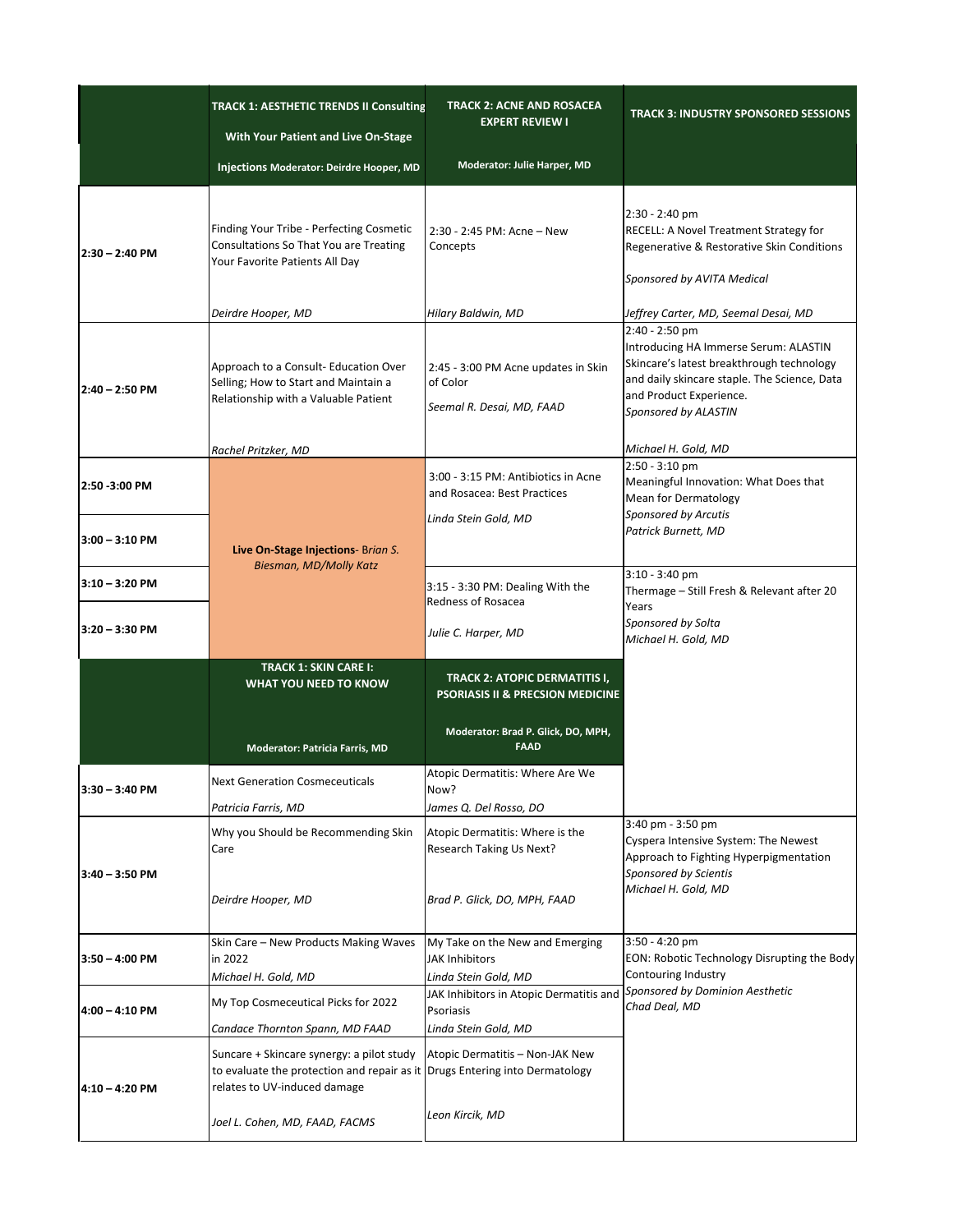| 4:20 – 4:30 PM   | Role of Cannabinoids in Dermatology<br>Michael Milane, MD, MBA                                                                                                                                | 4:20 - 4:40 PM: Precision Medicine-<br>Inflammatory Diseases and Skin<br>Cancers- Mark Lebwohl, MD | 4:20 - 4:35 pm<br>Why Fit In When You Are Born To Stand Out!<br>Sponsored by Allergan Aesthetics, an AbbVie |
|------------------|-----------------------------------------------------------------------------------------------------------------------------------------------------------------------------------------------|----------------------------------------------------------------------------------------------------|-------------------------------------------------------------------------------------------------------------|
| 4:30 - 4:40 PM   | Novel Cannabidiol Treatment Against the<br>Development of Burns<br>Andy Goren, MD                                                                                                             |                                                                                                    | company<br><b>Dustin Hovey</b>                                                                              |
| 4:40 - 4:50 PM   | Acne in Skin of Color                                                                                                                                                                         | The Future of Inflammatory Skin<br>Conditions                                                      | 4:35 - 5:05 pm<br>New Treatment for Adults with Uncontrolled<br>Moderate to Severe Atopic Dermatitis        |
|                  | Seemal R. Desai, MD, FAAD                                                                                                                                                                     | Linda Stein Gold, MD                                                                               | Sponsored by LEO Pharma                                                                                     |
| 4:50 - 5:00 PM   | <b>Nutraceuticals You Should Know</b>                                                                                                                                                         | Psoriatic Arthritis for Dermatologists                                                             | George Martin, MD                                                                                           |
|                  | Patricia Farris, MD                                                                                                                                                                           | Brad P. Glick, DO, MPH, FAAD                                                                       |                                                                                                             |
| 5:00 - 5:30 PM   | <b>Suture Lifting Live Demonstration</b><br>Michael H. Gold, MD                                                                                                                               |                                                                                                    |                                                                                                             |
| 4:00 - 5:30 PM   | Facial Ultrasound Imaging Hands-on Course (Separate Registration Required) - Location TBD<br>Leonie Schelke, MD, Sebastian Cotofana, MD, Brian Biesman, MD, Nicola Lowrey, PA, Molly Katz, RN |                                                                                                    |                                                                                                             |
| $5:00 - 6:30$ PM | <b>RECEPTION WITH EXHIBITORS</b>                                                                                                                                                              |                                                                                                    |                                                                                                             |
| 6:30 - 8:00 PM   | Grand Ballroom Foyer and Terrace                                                                                                                                                              | <b>Sponsored Reception Hosted by Solta Medical</b>                                                 |                                                                                                             |
|                  |                                                                                                                                                                                               | <b>FRIDAY, MAY 13, 2022</b>                                                                        |                                                                                                             |
| 7:00 AM CT       | <b>REGISTRATION</b>                                                                                                                                                                           |                                                                                                    |                                                                                                             |
|                  |                                                                                                                                                                                               |                                                                                                    |                                                                                                             |
| 7:00 - 8:00 AM   | <b>BREAKFAST WITH EXHIBITORS</b>                                                                                                                                                              |                                                                                                    |                                                                                                             |
| 7:15 - 8:00 AM   | GAIN AART Class: Discover the AART of Injectable PLLA Sachin Shridharani, MD<br>Sponsored by Galderma Laboratories<br>Sachin M. Shridharani, MD, FACS                                         |                                                                                                    |                                                                                                             |
|                  | PLENARY SESSIONS III- MED DERM (TRACK 1)                                                                                                                                                      |                                                                                                    |                                                                                                             |
| 8:00 - 8:40 AM   | Moderators: James Q. Del Rosso DO, and Candace Thornton Spann, MD FAAD                                                                                                                        |                                                                                                    |                                                                                                             |
| 8:00 - 8:10 AM   | Special Considerations Regarding Skin of Color                                                                                                                                                |                                                                                                    |                                                                                                             |
|                  | Candace Thornton Spann, MD FAAD                                                                                                                                                               |                                                                                                    |                                                                                                             |
| $8:10 - 8:20$ AM | Approach to Hair Loss in Women of                                                                                                                                                             |                                                                                                    |                                                                                                             |
|                  | Color Candace Thornton Spann, MD<br>Drug Actions, Reactions & Interactions: Focus on Newer Systemic Therapies                                                                                 |                                                                                                    |                                                                                                             |
| $8:20 - 8:40$ AM | James Q. Del Rosso, DO                                                                                                                                                                        |                                                                                                    |                                                                                                             |
| 8:40 - 10:00 AM  |                                                                                                                                                                                               |                                                                                                    | PLENARY SESSIONS IV- COSMETIC (TRACK 1) Moderators: 8:40 - 10:00 AM: Gary D. Monheit, MD and Mark G. Rubin, |
|                  | MD 10:45 - 11:45 PM: Joely Kaufman, MD and Terrence Keaney, MD                                                                                                                                |                                                                                                    |                                                                                                             |
| $8:40 - 8:50$ AM | Ultrasound Anatomy<br>Leonie Schelke, MD, PhD                                                                                                                                                 |                                                                                                    |                                                                                                             |
|                  | Management of Adverse events duplex ultrasound guided                                                                                                                                         |                                                                                                    |                                                                                                             |
| $8:50 - 9:00$ AM | Leonie Schelke, MD, PhD                                                                                                                                                                       |                                                                                                    |                                                                                                             |
| 9:00 - 9:10 AM   | A New Form of Communication                                                                                                                                                                   |                                                                                                    |                                                                                                             |
|                  | W. Grant Stevens, MD, FACS<br>Nontraditional Uses of Botulinum Toxin A                                                                                                                        |                                                                                                    |                                                                                                             |
| 9:10 - 9:20 AM   | Mark G. Rubin, MD                                                                                                                                                                             |                                                                                                    |                                                                                                             |
| 9:20 - 9:30 AM   | Neurotoxins: So Many Choices. Is It All Volume and Units or Are There Real Differences in Products?                                                                                           |                                                                                                    |                                                                                                             |
|                  | Gary D. Monheit, MD                                                                                                                                                                           |                                                                                                    |                                                                                                             |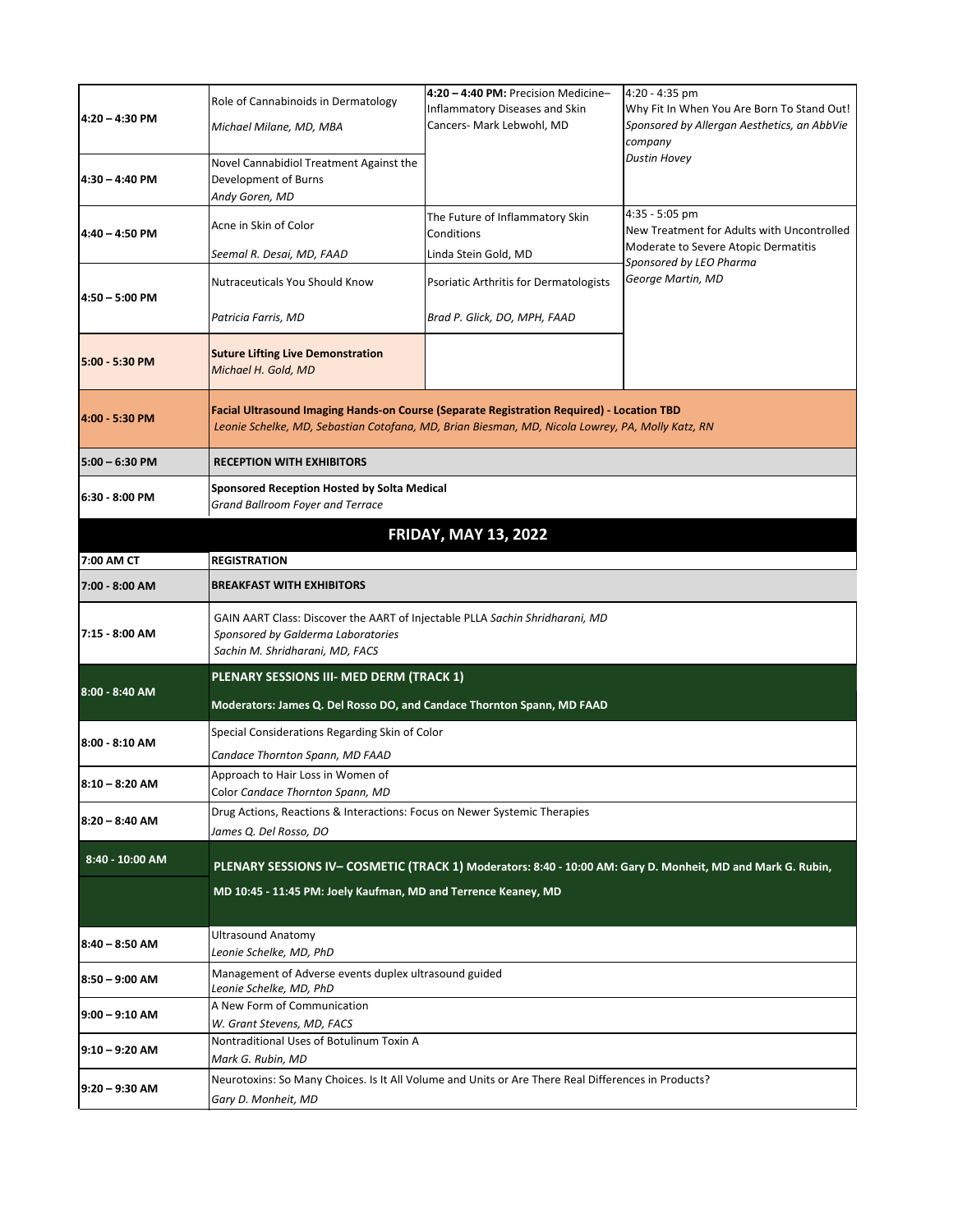| $9:30 - 9:45$ AM  | The Future of Neuromodulators                                                                      |                                                                   |                                                                                                                                                                               |  |
|-------------------|----------------------------------------------------------------------------------------------------|-------------------------------------------------------------------|-------------------------------------------------------------------------------------------------------------------------------------------------------------------------------|--|
|                   | Jean Carruthers, MD, FRCSC                                                                         |                                                                   |                                                                                                                                                                               |  |
| 9:45 - 10:00 AM   | Panel Discussion                                                                                   |                                                                   |                                                                                                                                                                               |  |
|                   | All Session Faculty                                                                                |                                                                   |                                                                                                                                                                               |  |
| 10:00 -10:45 AM   | <b>BREAK WITH EXHIBITORS</b>                                                                       |                                                                   |                                                                                                                                                                               |  |
| 10:45 -10:55 AM   | Dose and Duration: The Real Story                                                                  |                                                                   |                                                                                                                                                                               |  |
|                   | Joely Kaufman, MD                                                                                  |                                                                   |                                                                                                                                                                               |  |
| 10:55 - 11:05 AM  | <b>Botulinum Toxin Clinical Postulate</b>                                                          |                                                                   |                                                                                                                                                                               |  |
|                   | Mark S. Nestor, MD, PhD                                                                            |                                                                   |                                                                                                                                                                               |  |
| 11:05 - 11:15 AM  | What's In Your Vial? - In depth look at the different ingredients of botulinum toxin products      |                                                                   |                                                                                                                                                                               |  |
|                   | Terrence Keaney, MD                                                                                |                                                                   |                                                                                                                                                                               |  |
| 11:15 – 11:25 AM  | Combination Therapy for Treatment of Scarring and Skin Rejuvenation                                |                                                                   |                                                                                                                                                                               |  |
|                   | Gilly Munavalli, MD, MHS, FACMS                                                                    |                                                                   |                                                                                                                                                                               |  |
| 11:25 - 11:35 AM  | Being an Intuitive Injector                                                                        |                                                                   |                                                                                                                                                                               |  |
|                   | Ava Shamban, MD                                                                                    |                                                                   |                                                                                                                                                                               |  |
| 11:35 - 11:45 AM  | Faculty Discussion (Q and A)                                                                       |                                                                   |                                                                                                                                                                               |  |
|                   | <b>Session Faculty</b>                                                                             |                                                                   |                                                                                                                                                                               |  |
| 11:45 - 12:15 PM  | <b>KEYNOTE LECTURE: Prejuvenation</b>                                                              |                                                                   |                                                                                                                                                                               |  |
|                   | Jean Carruthers, MD, FRCSC                                                                         |                                                                   |                                                                                                                                                                               |  |
| 12:15 - 12:45 PM  | <b>KEYNOTE LECTURE: Visons of Aesthetic Medicine: Predictions, Prophecies and Forecasts</b>        |                                                                   |                                                                                                                                                                               |  |
|                   | Arthur Swift, MD, CM, FRCS (C)                                                                     |                                                                   |                                                                                                                                                                               |  |
|                   |                                                                                                    |                                                                   |                                                                                                                                                                               |  |
| $12:45 - 1:45$ PM | <b>LUNCH WITH EXHIBITORS</b>                                                                       |                                                                   | 1:00 pm - 1:45 pm<br>Butt First, Uncover the Results: Experts Share<br><b>Their Real Experiences</b><br>Sponsored by Endo Aesthetics<br>Joely Kaufmann, MD, Missy Clifton, MD |  |
|                   |                                                                                                    |                                                                   |                                                                                                                                                                               |  |
|                   | <b>TRACK 1: TOXINS AND FILLERS I THE</b><br><b>INJECTABLE WORLD BY THE EXPERTS IN</b><br>THE FIELD | TRACK 2: HYPERHIDROSIS, HS, and<br><b>OTHER MED DERM CONCERNS</b> | <b>TRACK 3: INDUSTRY SPONSORED SESSIONS</b>                                                                                                                                   |  |
|                   | Moderator: John P. Fezza, MD                                                                       | Moderator: Adelaide A. Hebert, MD                                 |                                                                                                                                                                               |  |
|                   |                                                                                                    |                                                                   | 1:45 - 2:05 pm                                                                                                                                                                |  |
| $1:45 - 1:55$ PM  | Update on Toxins in the World                                                                      | Hyperhidrosis - What's New in 2022                                | TREMFYA® (guselkumab): TREMFYA®                                                                                                                                               |  |
|                   | Nowell Solish, MD, FRCP                                                                            | Dee Anna Glaser, MD                                               | Conversations on Clearance                                                                                                                                                    |  |
|                   |                                                                                                    | Hyperhidrosis in Children - What's                                | Sponsored by Janssen Biotech<br>Adrian Rodriguez, MD                                                                                                                          |  |
| $1:55 - 2:05$ PM  | Lower Face Toxins                                                                                  | <b>New in 2022</b>                                                |                                                                                                                                                                               |  |
|                   | Nowell Solish, MD, FRCP                                                                            | Adelaide A. Hebert, MD                                            |                                                                                                                                                                               |  |
|                   |                                                                                                    |                                                                   |                                                                                                                                                                               |  |
|                   |                                                                                                    | <b>EBDs and Other Cosmetic Treatments</b>                         | 2:05 - 2:25 PM: A Paradigm Shift in<br>Regenerative Aesthetics I Exosome                                                                                                      |  |
|                   | <b>Filler Overview</b>                                                                             | for Hyperhidrosis                                                 | Technology & Dual Wave RF Microneedling                                                                                                                                       |  |
|                   | John P. Fezza, MD                                                                                  | Michael H. Gold, MD                                               | Sponsored by BENEV                                                                                                                                                            |  |
| $2:05 - 2:15$ PM  |                                                                                                    | HS - New and Emerging<br>Therapies                                | Chad Deal, MD and Byong Cho                                                                                                                                                   |  |
|                   | 2:15 - 2:35 PM: Periorbital Rejuvenation                                                           |                                                                   |                                                                                                                                                                               |  |
| 2:15 - 2:25 PM    | with Fillers - Tailored by Tissue Plane to                                                         | Leon Kircik, MD                                                   | 2:25 - 2:55 pm<br>Treating Skin Cancer with SRT in your Practice                                                                                                              |  |
|                   | Individual Patient Anatomy - Michael A.C.                                                          |                                                                   | Sponsored by Sensus Healthcare                                                                                                                                                |  |
|                   | Kane, MD                                                                                           | Vitiligo - New and Emerging Therapies Mark Nestor, MD, PhD        |                                                                                                                                                                               |  |
| $2:25 - 2:35$ PM  |                                                                                                    |                                                                   |                                                                                                                                                                               |  |
|                   |                                                                                                    | George Martin, MD                                                 |                                                                                                                                                                               |  |
|                   | Understanding and Treating Impending<br>Necrosis with Injectables                                  | Alopecia Areata - New Treatment<br><b>Modalities</b>              |                                                                                                                                                                               |  |
| $2:35 - 2:45$ PM  | Joel L. Cohen, MD, FAAD, FACMS                                                                     | Adelaide A. Hebert, MD                                            |                                                                                                                                                                               |  |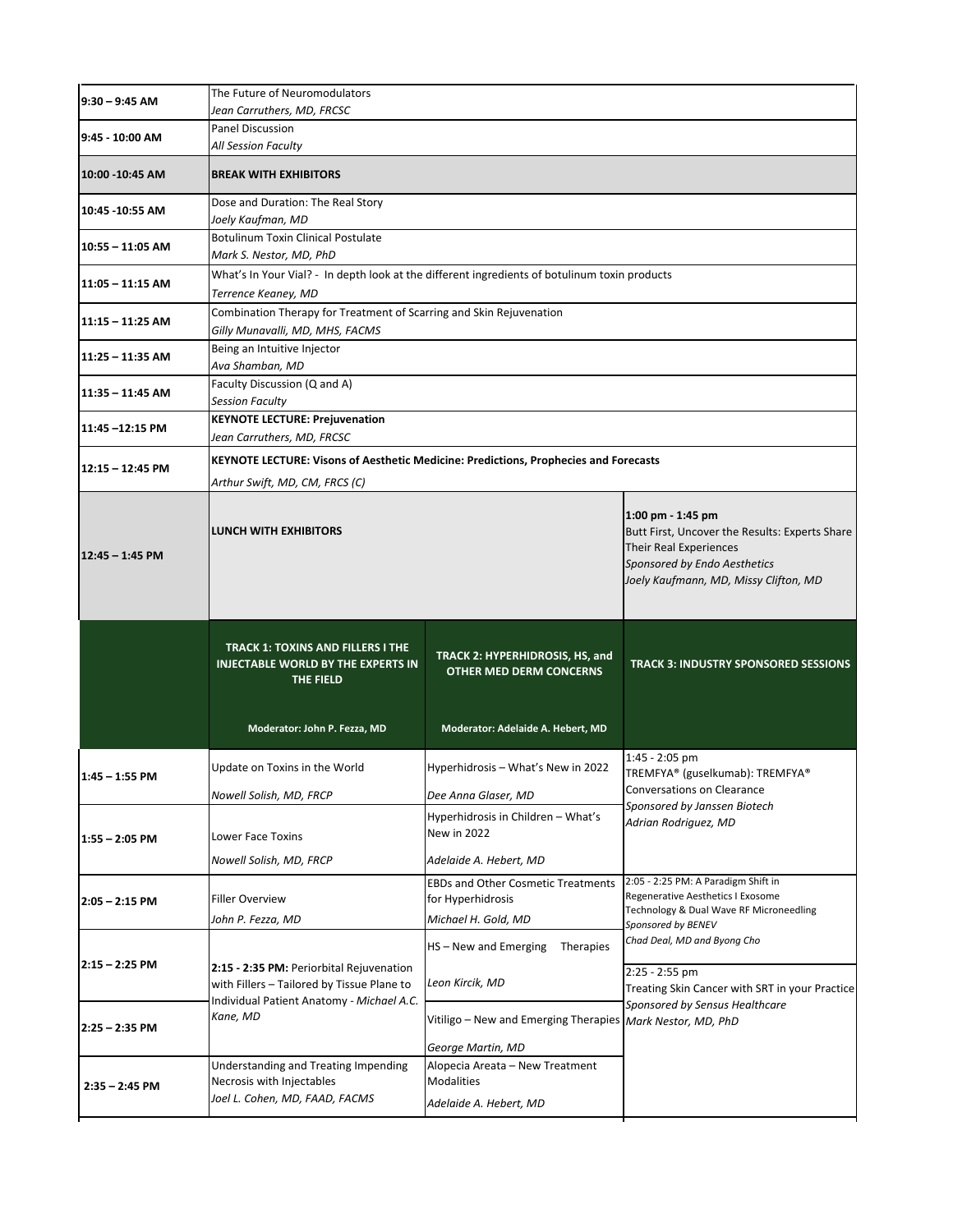|                  | <b>TRACK 1: TOXINS AND FILLERS I THE</b><br><b>EXPERTS CONTINUED</b>                                             | <b>TRACK 2 PLASTIC SURGERY</b><br><b>ANATOMY AND SURGERY TOPICS I</b>                    |                                                                                                                                                  |
|------------------|------------------------------------------------------------------------------------------------------------------|------------------------------------------------------------------------------------------|--------------------------------------------------------------------------------------------------------------------------------------------------|
|                  | Moderator: Sachin M. Shridharani, MD, FACS                                                                       | Moderator: Guy G. Massry, MD                                                             |                                                                                                                                                  |
| 2:45 - 2:55 PM   | Reconsidering the Approach to<br><b>Infraorbital Hollows</b>                                                     | Lower Blepharoplasty With Fat<br>Transposition-Technique and<br>Outcomes.                |                                                                                                                                                  |
|                  | Corey L. Hartman, MD, FAAD                                                                                       | Guy G. Massry, MD                                                                        |                                                                                                                                                  |
| $2:55 - 3:05$ PM | Eye Code: Treatment of Visual Loss from<br>Filler                                                                | Transfollicular Brow and Forehead Lift:<br>Safe, Simple and Predictable                  | 2:55 - 3:05 pm<br>A New Adipose Matrix Injectable for Volume                                                                                     |
|                  | John P. Fezza, MD                                                                                                | Joe Niamtu, III DMD                                                                      | Correction<br>Sponsored by MTF Biologics<br>Michael H. Gold, MD                                                                                  |
| 3:05-3:15 PM     | Microdroplet Filler                                                                                              | Top 10 Tips for More Effective and<br>Safer Facelifts                                    | $3:05 - 3:25$ pm<br>A Novel Approach for Targeting Inflammatory                                                                                  |
|                  | Joely Kaufman, MD                                                                                                | Gregory Mueller, MD, FACS                                                                | Diseases Via the Gut<br>Sponsored by Evelo Biosciences                                                                                           |
| $3:15 - 3:25$ PM | Non-Surgical Jawline Contouring                                                                                  | 3:15 - 3:35: Minimal Incision Brow<br>Lifting - L. Mike Nayak, MD                        | Douglas Maslin, MPhil, MB, BChir                                                                                                                 |
|                  | Sachin M. Shridharani, MD, FACS                                                                                  |                                                                                          |                                                                                                                                                  |
| $3:25 - 3:40$ PM | 3:25 - 3:40: Refinements Utilizing<br>Injectable Fillers: Nuances and<br>Techniques for Cheeks and Jawline       |                                                                                          | 3:25-3:35 pm<br><b>Empowering Your Practice with</b><br><b>Comprehensive Skincare Solutions</b><br>Sponsored by AlumierMD<br>Michael H. Gold, MD |
|                  | Arthur Swift, MD, CM, FRCS (C)                                                                                   |                                                                                          |                                                                                                                                                  |
| $3:40 - 3:50$ PM | 3:40-3:50: The Skinny on Fat: New<br>NanoFat and More                                                            | $3:35 - 3:50$ : Panel Discussion                                                         | $3:40 - 3:50$ pm<br>Looking at Lids: The Next Frontier for Medical<br>Aesthetics<br>Sponsored by RVL Pharmaceuticals                             |
|                  | Ellen S. Marmur, MD                                                                                              | Session Faculty                                                                          | John P. Fezza, MD                                                                                                                                |
| 3:50-4:35 PM     | <b>BREAK WITH EXHIBITORS</b>                                                                                     |                                                                                          |                                                                                                                                                  |
|                  | <b>TRACK 1: REGENERATIVE MEDICINE I THE</b><br><b>NEXT FRONTIER IS HERE</b>                                      | <b>TRACK 2: ACNE &amp; ROSACEA II</b>                                                    | <b>TRACK 3: INDUSTRY SPONSORED SESSIONS</b>                                                                                                      |
|                  | Moderator: Atta Behfar, MD, PhD                                                                                  | Moderator: Michael H. Gold, MD                                                           |                                                                                                                                                  |
| 4:35 – 4:45 PM   | Exosomes: Understanding differences in<br>source material and potency                                            | Facing Up to Acne, Rosacea & Other<br>Dermatoses                                         | 4:35 pm - 5:20 pm<br>Introducing a Once-Daily Oral JAK Inhibitor<br>for Adults with Moderate-to-Severe Atopic                                    |
|                  | Atta Behfar, MD, PhD                                                                                             | James Q. Del Rosso, DO                                                                   | <b>Dermatitis</b><br>Sponsored by Pfizer                                                                                                         |
| 4:45 - 4:55 PM   | Stem Cells 101: From the Bench to the<br><b>Bedside</b>                                                          | Lasers, Light, Combination Therapy,<br>and Needling for Acne, Acne Scars,<br>and Rosacea | Leon Kircik, MD                                                                                                                                  |
|                  | Randy B. Miller, MD                                                                                              | Michael H. Gold, MD                                                                      |                                                                                                                                                  |
| $4:55 - 5:05$ PM | Discoveries in Regenerative Medicine and<br>Applications in Wound Healing: The<br><b>Science Behind Exosomes</b> | Acne Updates in Children - What We<br>Know from Current Research                         |                                                                                                                                                  |
|                  | Atta Behfar, MD, PhD                                                                                             | Adelaide A. Hebert, MD                                                                   |                                                                                                                                                  |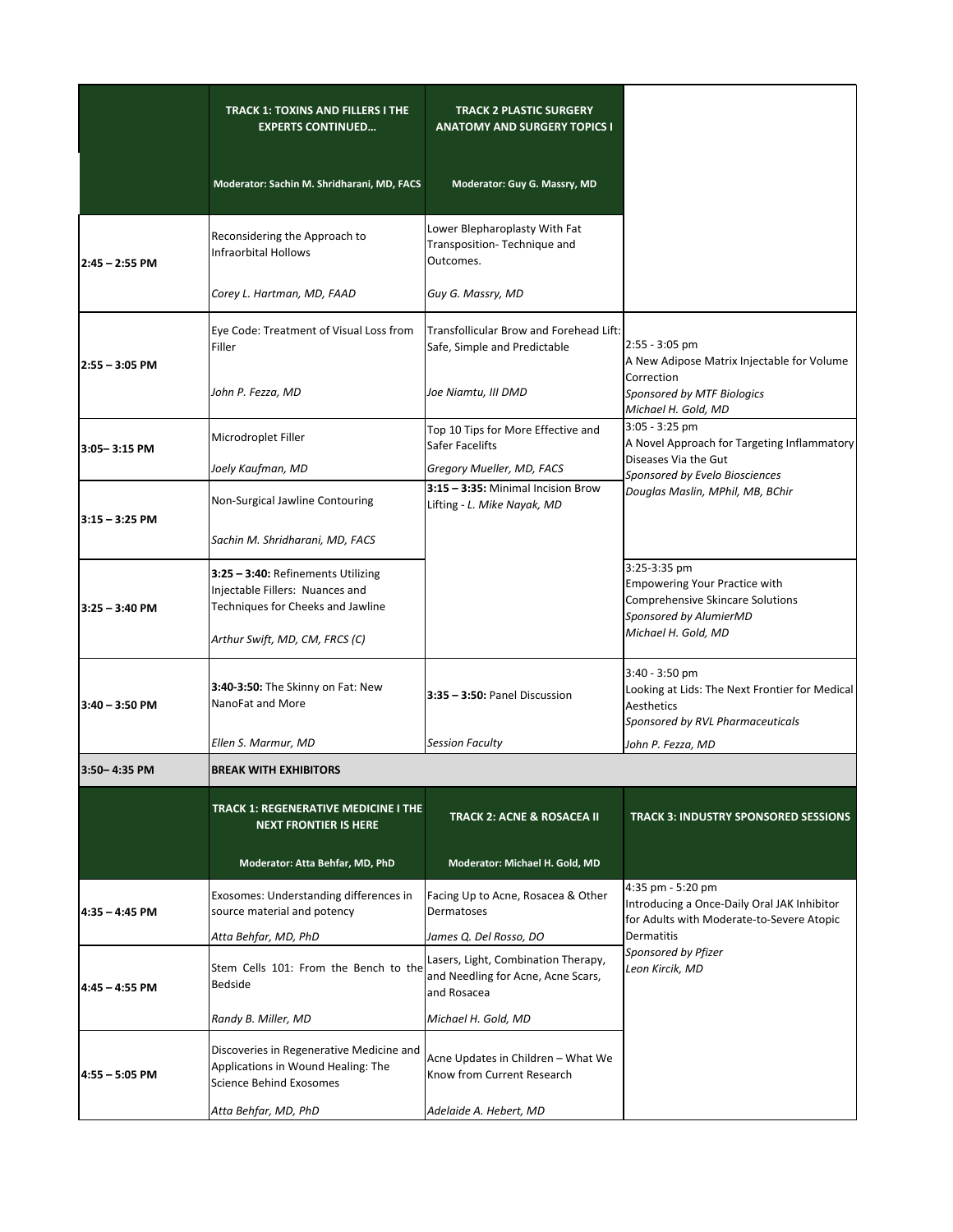| $5:05 - 5:15$ PM | USA Regulatory Scrutiny of Regenerative<br>Medicine and PRP: Medicolegal<br><b>Implications</b>                                                                  | Skin Care for Acne and Rosacea                                          |                                                              |  |
|------------------|------------------------------------------------------------------------------------------------------------------------------------------------------------------|-------------------------------------------------------------------------|--------------------------------------------------------------|--|
|                  | Terrence Keaney, MD                                                                                                                                              | Wendy E. Roberts, MD                                                    |                                                              |  |
| $5:15 - 5:25$ PM | The Evolution of Adipose Transfer: From<br><b>Macrofat to Nanofat</b>                                                                                            | Acne Therapy for Each Decade                                            |                                                              |  |
|                  | Randy B. Miller, MD                                                                                                                                              | Julie C. Harper, MD                                                     | 5:20 pm - 5:50 pm                                            |  |
|                  | Q&A - Panel Discussion Regenerative                                                                                                                              | Panel Discussion - Acne & Rosacea                                       | The Future of Dermatology Research<br>Sponsored by Vial      |  |
| 5:25 - 5:35 PM   | Medicine                                                                                                                                                         |                                                                         | Mark S. Nestor, MD, PhD                                      |  |
|                  | <b>Session Faculty</b>                                                                                                                                           | <b>Session Faculty</b>                                                  |                                                              |  |
|                  | <b>TRACK 1: AESTHETIC DIVERSITY AND</b>                                                                                                                          | <b>TRACK 2: ATOPIC DERMATITIS AND</b>                                   |                                                              |  |
|                  | <b>ENERGY BASED DEVICES</b>                                                                                                                                      | <b>PSORISIAS</b>                                                        |                                                              |  |
|                  | <b>Moderator: Michelle Henry, MD</b>                                                                                                                             | Moderator: Leon Kircik, MD                                              |                                                              |  |
|                  | Safe and Effective Use of Devices in Skin                                                                                                                        | Choosing the best systemic agent for                                    |                                                              |  |
| 5:35 - 5:45 PM   | of Color Patients<br>Omar A. Ibrahimi MD, PhD                                                                                                                    | your psoriasis patient<br>Jashin J. Wu, MD                              |                                                              |  |
|                  | Safe Use of Lasers in all Skin Types                                                                                                                             |                                                                         |                                                              |  |
| 5:45 - 5:55 PM   | Catherine M. DiGiorgio, MS, MD, FAAD                                                                                                                             |                                                                         |                                                              |  |
|                  |                                                                                                                                                                  | 5:45 - 6:05 PM: Pearls From the<br>AAD/NPF Psoriasis Guidelines- Jashin |                                                              |  |
|                  | Avoiding Complications and Maximizing                                                                                                                            | J. Wu, MD                                                               |                                                              |  |
| 5:55 - 6:05 PM   | <b>Results of Laser Treatments</b>                                                                                                                               |                                                                         | 5:50 pm - 6:20 pm                                            |  |
|                  | Eric F. Bernstein, MD, MSE                                                                                                                                       |                                                                         | SkinCeuticals: New Innovations<br>Sponsored by Skinceuticals |  |
| $6:05 - 6:15$ PM | Combination Strategies for<br>Hyperpigmentation                                                                                                                  | <b>GPP &amp; Other Rare Skin Conditions</b>                             | Michael H. Gold, MD                                          |  |
|                  | Corey L. Hartman, MD, FAAD                                                                                                                                       | Leon Kircik, MD                                                         |                                                              |  |
|                  |                                                                                                                                                                  |                                                                         |                                                              |  |
|                  | Safe Use of Lasers in Skin of Color- My                                                                                                                          |                                                                         | 6:20 pm - 6:30 pm                                            |  |
| 6:15 – 6:25 PM   | Approach                                                                                                                                                         |                                                                         | Avéli, A Novel Advanced Minimally Invasive                   |  |
|                  | Michelle Henry, MD                                                                                                                                               |                                                                         | Approach to Cellulite<br>Sponsored by Revelle Aesthetics     |  |
|                  |                                                                                                                                                                  |                                                                         | Terrance Keaney, MD                                          |  |
| $6:30 - 7:30$ PM | <b>RECEPTION WITH EXHIBITORS</b>                                                                                                                                 |                                                                         |                                                              |  |
|                  | Sponsored Reception hosted by AMP                                                                                                                                |                                                                         |                                                              |  |
| 7:00 - 8:30 PM   | Brickyard AB                                                                                                                                                     |                                                                         |                                                              |  |
| 7:30 - 10:00 PM  | Revance Headquarters                                                                                                                                             | <b>Sponsored Reception hosted by Revance Aesthetics</b>                 |                                                              |  |
|                  |                                                                                                                                                                  | SATURDAY MAY 14, 2022                                                   |                                                              |  |
| 6:30 AM          | <b>REGISTRATION OPEN</b>                                                                                                                                         |                                                                         |                                                              |  |
|                  | TRACK 1                                                                                                                                                          |                                                                         |                                                              |  |
| 7:00 - 8:00 AM   | <b>BREAKFAST WITH EXHIBITORS</b>                                                                                                                                 |                                                                         |                                                              |  |
| $8:00 - 9:00$ AM | PLENARY SESSIONS V - Medical Dermatology and Aesthetic Techniques and Treatments (TRACK 1)<br>Moderators: 8:00 - 9:00 AM: Todd Schlesinger, MD & Susan Taylor MD |                                                                         |                                                              |  |
|                  | Moderators: 9:00 - 10:05 AM: Jean Carruthers, MD, FRCSC and Brian S. Biesman, MD<br>10:50 - 12:25 PM: Peter Rullan, MD, FAAD and Arisa Ortiz, MD                 |                                                                         |                                                              |  |
| $8:00 - 8:10$ AM | Advances in Treatment of Non-Melanoma Skin Cancer                                                                                                                |                                                                         |                                                              |  |
|                  | Todd Schlesinger, MD                                                                                                                                             |                                                                         |                                                              |  |
| $8:10 - 8:25$ AM | Melanoma Update 2022                                                                                                                                             |                                                                         |                                                              |  |
|                  | Darrell S. Rigel, MD MS                                                                                                                                          |                                                                         |                                                              |  |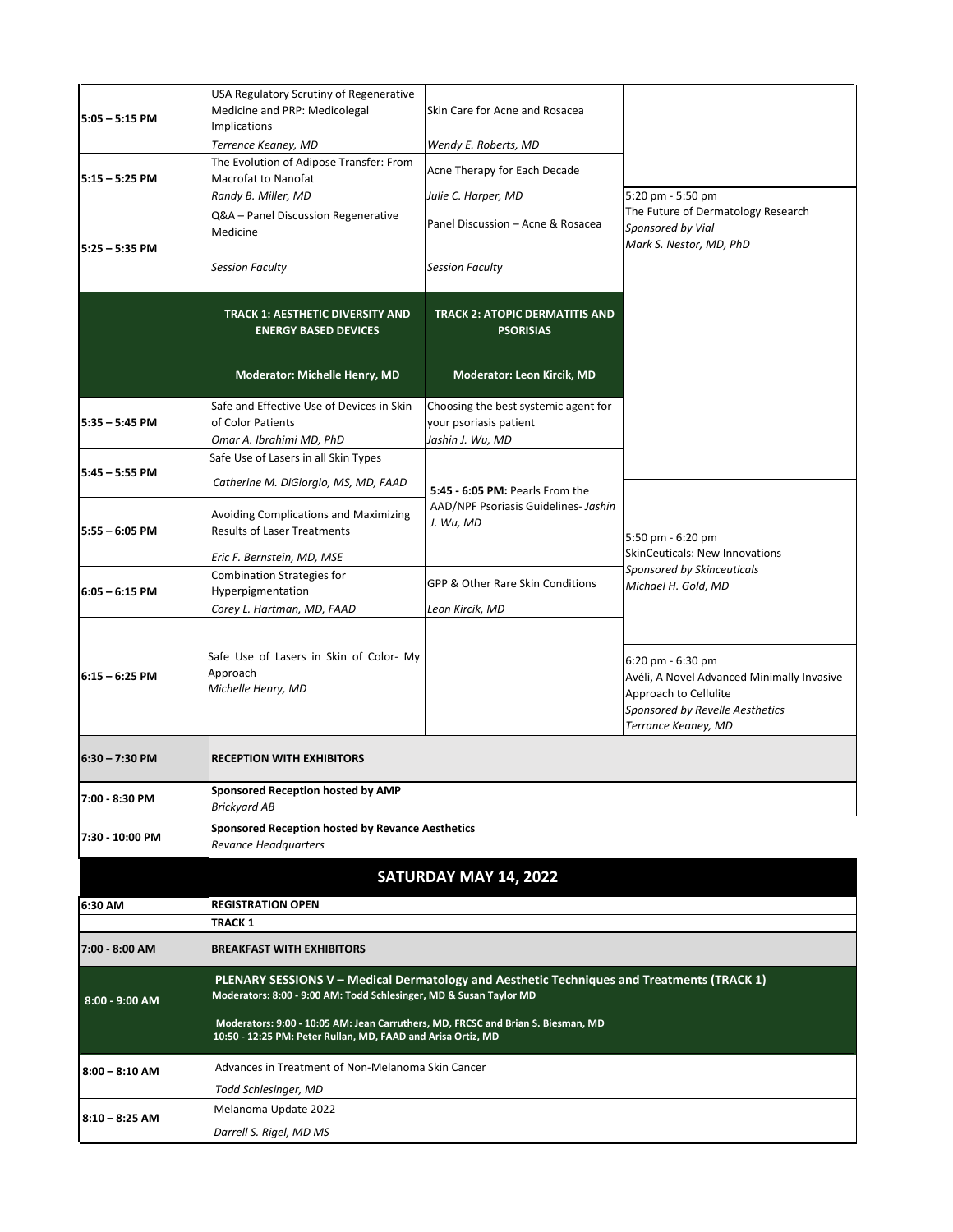| 8:25 - 8:35 AM     | Sunscreen Update 2022                                                                                                                           |                                                      |                                                                                                                                                                    |
|--------------------|-------------------------------------------------------------------------------------------------------------------------------------------------|------------------------------------------------------|--------------------------------------------------------------------------------------------------------------------------------------------------------------------|
|                    | Julie C. Harper, MD                                                                                                                             |                                                      |                                                                                                                                                                    |
| $8:35 - 8:45$ AM   | Update on Injectable Reconstituted Hyaluronic Acid for Improvement of Skin Quality: Rationale, Science, and<br>Outcomes Steven Fagien, MD, FACS |                                                      |                                                                                                                                                                    |
|                    | Skin of Color Update: Highlighting Disparities in Diagnosis and Treatment                                                                       |                                                      |                                                                                                                                                                    |
| $8:45 - 9:00$ AM   | Susan C. Taylor, MD                                                                                                                             |                                                      |                                                                                                                                                                    |
|                    | Soft Tissue Volume Augmentation of the Lip: A Technique to Keep it Natural                                                                      |                                                      |                                                                                                                                                                    |
| $9:00 - 9:15$ AM   | Jean Carruthers, MD, FRCSC                                                                                                                      |                                                      |                                                                                                                                                                    |
| 9:15 - 9:30 AM     | Finesse and Safety of Nasal Fillers - Liquid Rhinoplasty                                                                                        |                                                      |                                                                                                                                                                    |
|                    | Rod J. Rohrich, MD, FACS                                                                                                                        |                                                      |                                                                                                                                                                    |
| 9:30-9:40 AM       | Radiofrequency Energy in Aesthetic Medicine and Surgery                                                                                         |                                                      |                                                                                                                                                                    |
|                    | Gilly Munavalli, MD, MHS, FACMS<br>Strategies for Handling Challenging Aesthetic Patients                                                       |                                                      |                                                                                                                                                                    |
| 9:40 -9:50 AM      | Michael Kaminer, MD                                                                                                                             |                                                      |                                                                                                                                                                    |
|                    | Refinements Utilizing Injectable Fillers: Nuances and Techniques to Shape the Temples                                                           |                                                      |                                                                                                                                                                    |
| 9:50 - 10:05 AM    | Arthur Swift, MD, CM, FRCS (C)                                                                                                                  |                                                      |                                                                                                                                                                    |
| 10:05 -10:50 AM    | <b>BREAK WITH EXHIBITORS</b>                                                                                                                    |                                                      |                                                                                                                                                                    |
| $10:50 - 11:05$ AM | A Simple Technique to Theoretically Decrease the Risk of Catastrophic Filler Complications – 15 Year Experience                                 |                                                      |                                                                                                                                                                    |
|                    | Michael A.C. Kane, MD                                                                                                                           |                                                      |                                                                                                                                                                    |
| 11:05 - 11:15 AM   | <b>Fully Ablative Resurfacing</b>                                                                                                               |                                                      |                                                                                                                                                                    |
|                    | Arisa Ortiz, MD                                                                                                                                 |                                                      |                                                                                                                                                                    |
| $11:15 - 11:25$ AM | Percutaneous Light Guided Suture Suspension of the Neck: A Minimally Invasive Solution for Neck Rejuvenation                                    |                                                      |                                                                                                                                                                    |
|                    | Gregory Mueller, MD, FACS<br>Chemical peels for common skin conditions                                                                          |                                                      |                                                                                                                                                                    |
| $11:25 - 11:35$ AM | Peter Rullan, MD, FAAD                                                                                                                          |                                                      |                                                                                                                                                                    |
| 11:35 – 12:25 PM   | Live Lasers & EBDs On Stage Michael H. Gold, MD, Mark S. Nestor, MD, PhD/Staff                                                                  |                                                      |                                                                                                                                                                    |
| 12:25 - 1:25 PM    | <b>LUNCH WITH EXHIBITORS</b>                                                                                                                    |                                                      | 12:45 pm - 1:15 pm<br>A CoolSculpting Elite Success Story with<br>Terrence Keaney<br>Sponsored by Allergan Aesthetics, an<br>AbbVie company<br>Terrence Keaney, MD |
|                    | <b>TRACK 1: CHEMICAL PEELS &amp; OTHER</b><br><b>AESTHETIC INSIGHTS</b>                                                                         | TRACK 2: UPDATE ON AKs, PDT &<br><b>SKIN CANCERS</b> | <b>TRACK 3: INDUSTRY SPONSORED SESSIONS</b>                                                                                                                        |
|                    | Moderator: Jeremy B. Green, MD, FAAD                                                                                                            | Moderator: Brian Berman, MD, PhD                     |                                                                                                                                                                    |
|                    |                                                                                                                                                 |                                                      | 1:25-1:35 pm                                                                                                                                                       |
| $1:25 - 1:35$ PM   | Chemical Peels in the Age of Lasers                                                                                                             | New Research in AK Therapy                           | Winlevi and SUN Products<br>Sponsored by Sun Dermatology<br>Nicholas A. Squittieri, MD                                                                             |
|                    | Mark G. Rubin, MD                                                                                                                               | Brian Berman, MD, PhD                                | 1:35 pm - 2:05 pm                                                                                                                                                  |
|                    | Chemical Peeling- A Practical Tool For                                                                                                          | Update on AKs and PDT in 2022                        | Driving Patient Satisfaction and ROI: A Busy<br>Practitioner's Perspective                                                                                         |
| $1:35 - 1:45$ PM   | Your Aesthetic Practice<br>Gary D. Monheit, MD                                                                                                  | George Martin, MD                                    | Sponsored by Crown Aesthetics                                                                                                                                      |
|                    | Segmental Deep Peels (No Need for                                                                                                               | Update on the Medical Management                     | Todd Schlesinger, MD                                                                                                                                               |
| $1:45 - 1:55$ PM   | Monitoring)                                                                                                                                     | of NMSC                                              |                                                                                                                                                                    |
|                    | Peter Rullan, MD, FAAD                                                                                                                          | Chris W. Robb, MD, PhD                               |                                                                                                                                                                    |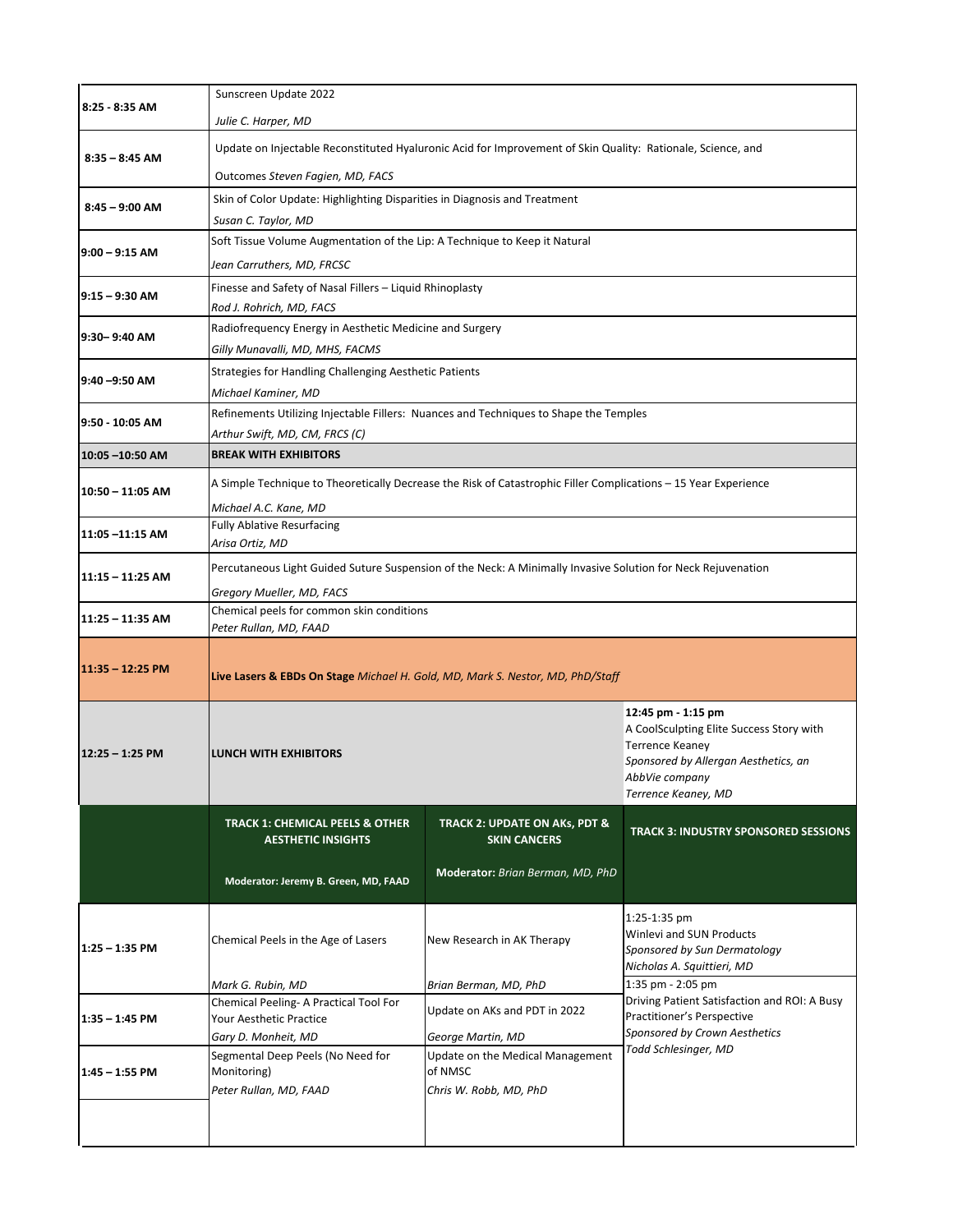|                          | <b>TRACK 1: CHEMICAL PEELS &amp; OTHER</b><br><b>AESTETIC INSIGHTS, CONTINUED</b>                                           | <b>TRACK 2: UPDATE ON AKS, PDT &amp;</b><br><b>SKIN CANCERS CONTINUTED</b>                                                          |                                                                                    |
|--------------------------|-----------------------------------------------------------------------------------------------------------------------------|-------------------------------------------------------------------------------------------------------------------------------------|------------------------------------------------------------------------------------|
| $1:55 - 2:05$ PM         | New Plasma Technologies                                                                                                     | Applying GEP to Melanoma<br>Management                                                                                              |                                                                                    |
|                          | E. Victor Ross, MD                                                                                                          | Darrell S. Rigel, MD MS                                                                                                             | 2:05 pm - 2:15 pm                                                                  |
|                          | <b>Male Aesthetics</b>                                                                                                      | Update on SRT                                                                                                                       | Glytone Age-Defying C+ Antioxidant Serum:<br>Results of a Pilot Study              |
| 2:05 - 2:15 PM           | Jeremy B. Green, MD, FAAD                                                                                                   | Mark S. Nestor, MD, PhD                                                                                                             | Sponsored session by Pierre Fabre<br>Patricia Farris, MD                           |
|                          | Panel Discussion                                                                                                            | Panel Discussion                                                                                                                    | 2:15 - 2:35 pm                                                                     |
| $2:15 - 2:20$ PM         | <b>Session Faculty</b>                                                                                                      | <b>Session Faculty</b>                                                                                                              | Synchronous Ultrasound Parallel Beam<br>SUPERB™                                    |
|                          | <b>TRACK 1: BODY CONTOURING AND FAT</b><br><b>REDUCTION LATEST TRENDS IN 2022</b>                                           | <b>TRACK 2: PLASTIC SURGERY</b><br><b>ANATOMY AND SURGERY TOPICS II</b>                                                             | Sponsored by Sofwave<br>Arisa Ortiz, MD                                            |
|                          | Moderator: Terrence Keaney, MD                                                                                              | Moderator: Megan Vucovich, MD                                                                                                       |                                                                                    |
| $2:20 - 2:30$ PM         | Noninvasive Body Contouring Overview                                                                                        | 2:20-2:35 PM: Comprehensive Lower<br>Eyelid Blepharoplasty: What To Do<br>and When- Steven Fagien, MD, FACS                         |                                                                                    |
|                          | Mathew M. Avram, MD                                                                                                         |                                                                                                                                     |                                                                                    |
| 2:30 - 2:40 PM           | Drugs in Body Contouring (Deoxycholic<br>acid, PLLA, Collagenase clostridium<br>histolyticum-aaes, Calcium Hydroxylapatite) | 2:35-2:50 PM:                                                                                                                       |                                                                                    |
|                          | Sachin M. Shridharani, MD, FACS                                                                                             | Vaginal Rejuvenation - Sheila<br>Nazarian- Mobin, MD, MMM                                                                           | 2:35 - 3:05 pm<br>Venus Bliss Max <sup>™</sup> : The Newest 360 Body               |
| $2:40 - 2:50$ PM         | Update on Cryolipolysis<br>Terrence Keaney, MD                                                                              |                                                                                                                                     | Solution Featuring 3-in-1 Technology with<br>Laser, EMS, and MP2 (RF + PEMF)       |
| 2:50 - 3:00 PM           | Submental fat reduction induced by a<br>single injection session of RZL 012<br>Brian S. Biesman, MD, FACS                   | Laser-Assisted Liposuction of the<br>Submental Region<br>Megan Vucovich, MD                                                         | Sponsored by Venus Concept<br>Michael H. Gold, MD                                  |
| $3:00 - 3:10$ PM         | Muscle Stimulation Evidence and How I<br>Use it                                                                             |                                                                                                                                     |                                                                                    |
|                          | Anne Chapas, MD                                                                                                             | 3:00-3:20 PM:                                                                                                                       |                                                                                    |
| $3:10 - 3:20$ PM         | <b>Panel Discussion</b>                                                                                                     | <b>Important Role of Fat Compartments</b><br>in Facial Rejuvenation - Both Surgical<br>and Non-surgical<br>Rod J. Rohrich, MD, FACS | 3:05-3:25 pm<br><b>BTL Sponsored Session</b><br>Chris Robb, MD<br>Sponsored by BTL |
| 3:00 - 5:00 PM           | How Coordinators can Access Medicines (Located TBD)<br>Adrian Rodriguez, MD and Leon Kircik, MD                             |                                                                                                                                     |                                                                                    |
| $3:20 - 4:00 \text{ PM}$ | <b>BREAK WITH EXHIBITORS</b>                                                                                                |                                                                                                                                     |                                                                                    |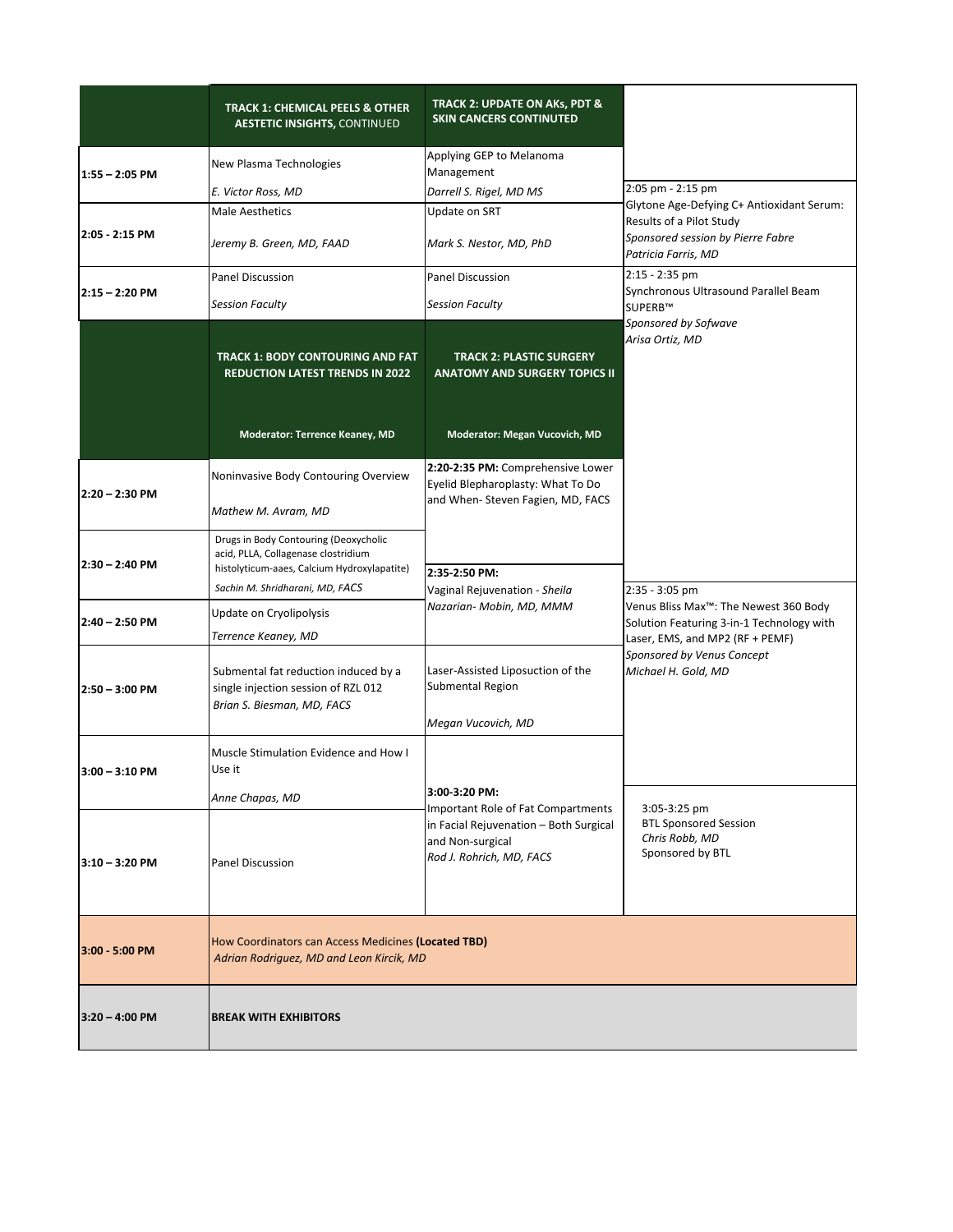|                  | TRACK 1: CELLULITE UPDATE- THE HOT<br><b>TOPIC IN 2022</b>                                           | TRACK 2: PLASTIC SURGEY IV: HAIR,<br>PRP, & REGENERATIVE MEDICINE:<br><b>UPDATES NEW THOUGHTS &amp; IDEAS</b>                                  | TRACK 3: INDUSTRY SPONSORED SESSIONS        |
|------------------|------------------------------------------------------------------------------------------------------|------------------------------------------------------------------------------------------------------------------------------------------------|---------------------------------------------|
|                  | <b>Moderator: Michael Kaminer, MD</b>                                                                | Moderator: 4:00 - 5:10 PM S. Randolph<br>Waldman, MD                                                                                           |                                             |
| $4:00 - 4:10$ PM | Understanding the Pathogenesis of<br>Cellulite<br>Michael Kaminer, MD                                | Laser Combinations What's New and<br>Innovative- Chris Robb, MD                                                                                |                                             |
| $4:10 - 4:20$ PM | Overview of Cellulite: Treatment Options<br>2022<br>Jeremy B. Green, MD, FAAD                        | Benign Treatment of Benign Lesions in<br>an Aesthetic Surgery Practice<br>S. Randolph Waldman, MD                                              |                                             |
| 4:20 - 4:30 PM   | A New Controlled Focal Septa Release<br><b>Cellulite Reduction Method</b><br>Justin Perez, MD        | The Benefits of Combining Energy-Based<br>Skin Tightening with Facelifts and Neck<br>Lifts: A 10-year Experience- Gregory<br>Mueller, MD, FACS |                                             |
| 4:30 - 4:40 PM   | Acoustic Subcision for Cellulite- Update                                                             | Endoscopic Removal or Forehead<br>Osteoma: A report of 50 Cases                                                                                |                                             |
|                  | Brian S. Biesman, MD                                                                                 | Joe Niamtu, III DMD                                                                                                                            |                                             |
| 4:40 - 4:50 PM   | Update on CCH for Cellulite                                                                          | 4:40-4:55 PM: Face/neck lifting; Lessons<br>learned in 15 + years                                                                              |                                             |
|                  | Joely Kaufman, MD                                                                                    | L. Mike Nayak, MD                                                                                                                              |                                             |
|                  | <b>TRACK 1: COMBINATION THERAPY</b>                                                                  | <b>TRACK 2</b>                                                                                                                                 | <b>TRACK 3: INDUSTRY SPONSORED SESSIONS</b> |
|                  | Moderators: Ellen S. Marmur, MD and Rachel<br>Pritzker, MD                                           | Moderators: 5:10 - 6:30 PM:<br>Cheryl Burgess, MD, FAAD and<br>Marc R. Avram, MD                                                               |                                             |
| $4:50 - 5:00$ PM | Safety of Single-Session Combination<br>Treatments in Aesthetics<br>Jordan V. Wang, MD, MBE, MBA     | 4:55-5:10 PM: Plastic Surgical Panel<br>Discussion                                                                                             |                                             |
| $5:00 - 5:10$ PM | <b>Combination Treatments</b><br>Arisa Ortiz, MD                                                     |                                                                                                                                                |                                             |
| 5:10 - 5:20 PM   | Tips For Successful Combination of<br>Skincare and Lasers For Dermatologic<br>Conditions             | PRP in skin rejuvenation: The new<br>frontier?                                                                                                 |                                             |
| 5:20 - 5:30 PM   | Rachel Pritzker, MD<br>Combining Injectables and Energy-Based<br><b>Devices</b><br>Joely Kaufman, MD | Cheryl Burgess, MD, FAAD<br>PRP - What We Know Now for Hair<br>Loss?<br>Marc R. Avram, MD                                                      |                                             |
| 5:30 – 5:40 PM   | A Combined Approach to Periorbital<br>rejuvenation                                                   | Novel Topical Solution to Improve<br>Minoxidil Response                                                                                        |                                             |
|                  | Brian S. Biesman, MD                                                                                 | Andy Goren, MD                                                                                                                                 |                                             |
| $5:40 - 5:50$ PM | Top 10 Tips for Effective Perioral<br>Rejuvenation                                                   | Hair Transplantation Update                                                                                                                    |                                             |
| $5:50 - 6:00$ PM | S. Randolph Waldman, MD<br>Skin Care & Cosmeceuticals in Skin of<br>Color                            | Marc R. Avram, MD<br>Fat Transfer - New Concepts                                                                                               |                                             |
|                  |                                                                                                      | Chris W. Robb, MD, PhD                                                                                                                         |                                             |
|                  | Susan C. Taylor, MD<br>Photobiomodulation: PDT to LED Devices                                        | What's New in Regenerative                                                                                                                     |                                             |